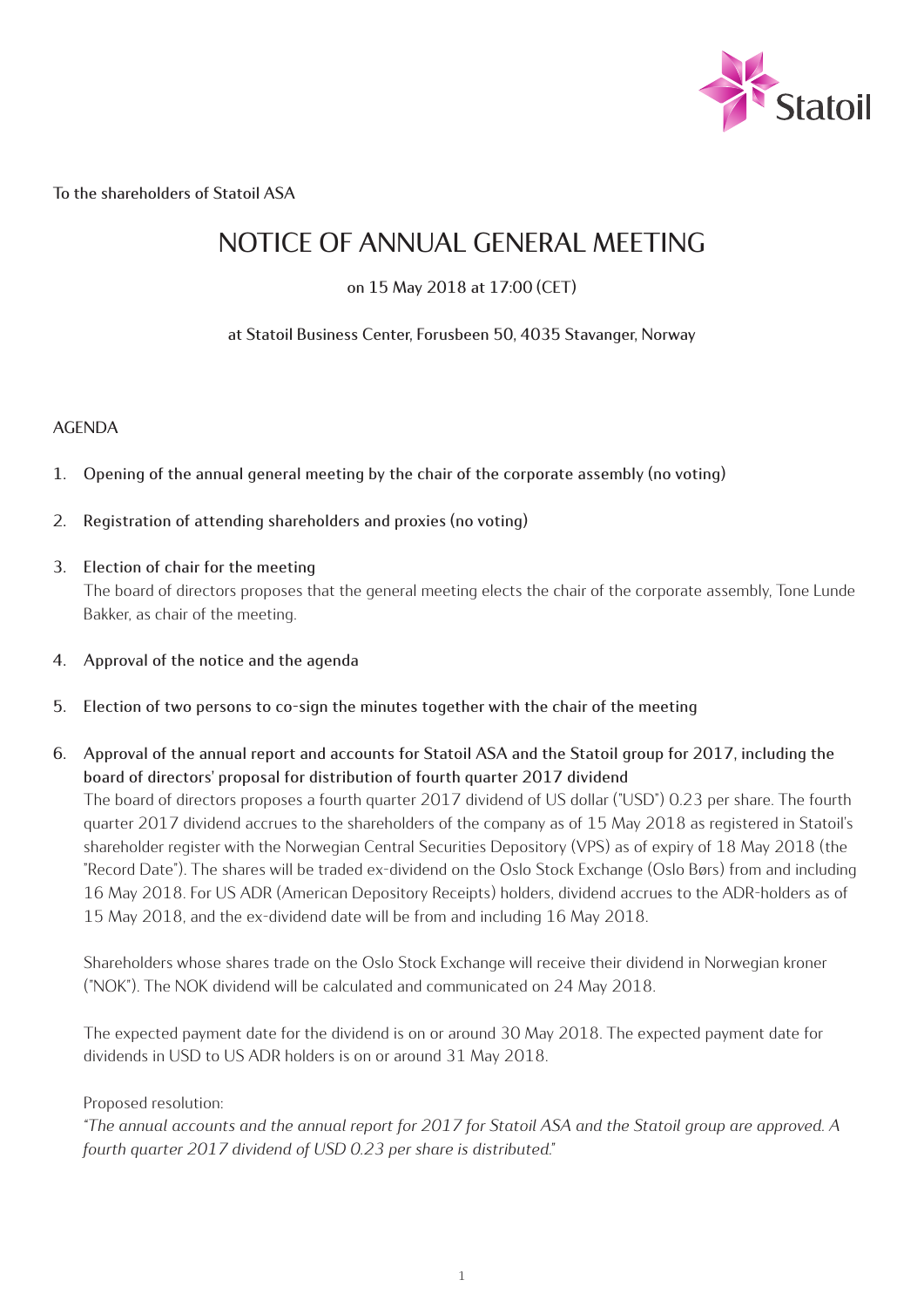## **7. Authorisation to distribute dividend based on approved annual accounts for 2017**

Statoil has paid quarterly dividend since 2014. The dividend resolutions for the first quarter to the third quarter have been resolved by the board of directors based on an authorisation provided by the general meeting, cf. the Norwegian Public Limited Liability Companies Act section 8-2 second paragraph.

The board of directors proposes that the general meeting provides an authorisation to the board of directors to resolve the payments of quarterly dividends. Such dividend payments will be formally based on the company's approved annual accounts for 2017. Statoil will announce dividend payments in connection with the respective quarterly results. Payment of the quarterly dividend is expected to take place approximately four months after the announcement of the quarterly results.

## Proposed resolution:

*"The general meeting of Statoil ASA hereby authorises the board of directors to resolve the payments of dividend based on the company's approved annual accounts for 2017, cf. the Norwegian Public Limited Liability Companies Act section 8-2, second paragraph.*

*The board of directors shall, when using the authorisation, make its decision in accordance with the company's approved dividend policy. The board of directors shall before each decision to approve the payment of dividends consider if the company, after the payment of dividends, will have sufficient equity and liquidity.*

*The authorisation shall be valid until the next annual general meeting, but not beyond 30 June 2019."*

## **8. Proposal from the board of directors to change the company name to Equinor ASA**

The board of directors decided on 14 March 2018 to propose to the annual general meeting a change of the company's name from Statoil ASA to Equinor ASA.

Changing the company's name is a natural extension of the strategy that was presented in February 2017: Always safe, high value and low carbon. The strategy describes a development from a focused oil and gas to a broad energy company.

The world will need services and products made from oil and gas for a long time to come. Simultaneously, renewable energy will be a rapidly growing energy source. The company is well positioned for value creation during the transition of the world's energy system towards a low-carbon society.

The company's strategy is to produce the oil and gas the world needs in a profitable way, while continuously lowering its greenhouse gas emissions. At the same time, the company will grow significantly in profitable renewable energy, with offshore wind as the first important area of focus. Increased energy efficiency, enhanced focus on carbon capture and storage, and technological innovation and digitalisation will be instrumental in reaching the company's strategic goals.

With a new name, the company can build positions and associations for all parts of its business. In this way, the board believes the company strengthens its position in the effort to attract the talent, capital and partners necessary to achieve the goals set forward in its strategy.

The name Equinor finds its origin in words like equal, equality and equilibrium. It captures all parts of the business, and reflects how the company sees both people and the future of energy. At the same time, Equinor signals a company proud of its Norwegian origin.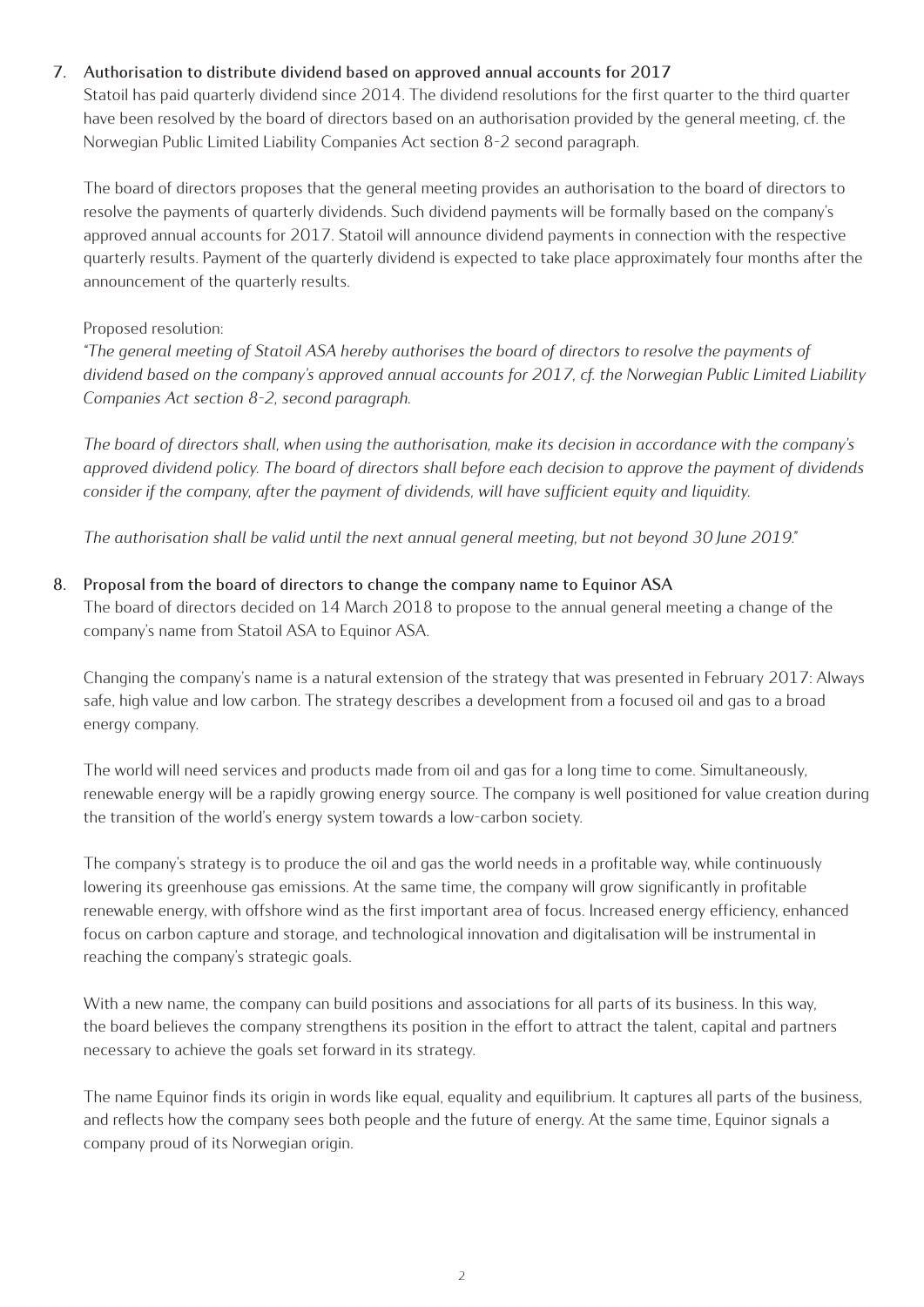Proposed resolution: *"The Articles of Association is amended to "Equinor ASA" as the company name.*

*The Articles of Association Article 1 will subsequently read as follows:* 

*'The company's name is Equinor ASA. The company is a public limited company.* 

*The object of Equinor ASA is to engage in exploration, production, transportation, refining and marketing of petroleum and petroleum-derived products, and other forms of energy, as well as other business. The activities may also be carried out through participation in or cooperation with other companies.'"*

## **9. Proposal from shareholder regarding business transformation from producing energy from fossil sources to renewable energy**

A shareholder has proposed the following resolution:

"*The board will present a strategy for business transformation from producing energy from fossil sources to*  renewable energy to ensure the company's long-term sustainability, and shareholder value. In the strategy, the *transformation is assumed to be based on the following objectives:*

- *1. Full phasing out of all new exploration activity and exploratory drilling for fossil energy resources by 2021.*
- *2. Full focus on renewable energy development and production offshore and onshore, aiming at an energy balance between produced fossil and renewable energy by 2030.*
- *3. Funds saved through reduced investments in and farm-down of fossil energy production are assumed to be transferred to investments in renewable energy production.*

*The strategy, including environmental impact assessment, to be presented in the annual report for 2018/2019."*

The shareholder's supporting statement and the board's response is available at www.statoil.com/agm.

The board of directors recommends the general meeting to vote against the proposal.

# **10. Proposal from shareholder to abstain from exploration drilling in the Barents Sea**

A shareholder has proposed the following resolution:

*"Statoil refrains from drilling exploration wells in PL859 (Korpfjell) and PL857 (Gjøkåsen) whilst the question of whether the licenses granted in the 23rd licensing round are illegal and violate the Norwegian Constitution is still pending in the court system."*

The shareholder's supporting statement and the board's response is available at www.statoil.com/agm.

The board of directors recommends the general meeting to vote against the proposal.

## **11. The board of directors' report on Corporate Governance**

Pursuant to section 5-6 fourth paragraph of the Norwegian Public Limited Liability Companies Act, the annual general meeting shall review and evaluate the board's report on Corporate Governance which has been prepared in accordance with section 3-3b of the Norwegian Accounting Act. The Corporate Governance report for 2017 is included in chapter 3 of Statoil's annual report available at www.statoil.com/agm.

The general meeting shall carry out an advisory vote regarding the Corporate Governance report, and the board proposes that the general meeting endorses the report.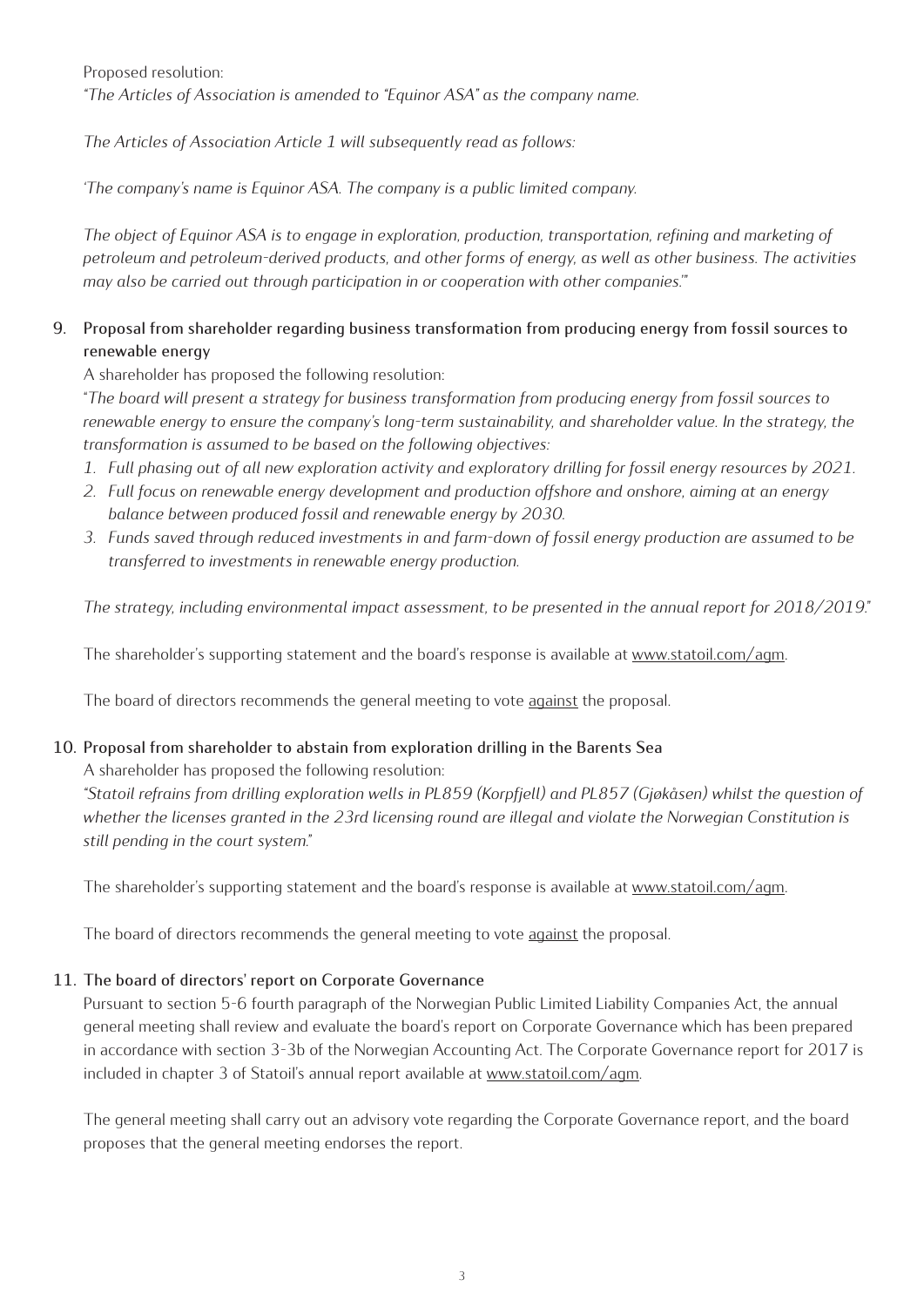**12. The board of directors' declaration on stipulation of salary and other remuneration for executive management**  In accordance with section 6-16a of the Norwegian Public Limited Liability Companies Act, the board of directors shall prepare a declaration on stipulation of salary and other remuneration for executive management. The declaration is included in Statoil's annual report chapter 3.12 and referenced in note 4 in Statoil ASA's financial statements available at www.statoil.com/agm.

In accordance with section 5-6 third paragraph of the Public Limited Liability Companies Act, the general meeting will consider the board of directors' declaration itself by an advisory vote (item 12.1), whilst the part of the declaration that relates to remuneration linked to the development of the company's share price is subject to approval by the general meeting (item 12.2).

Remuneration linked to the development of the company's share price is described in the declaration in the annual report chapter 3.12, section Company Performance Modifier, where the board proposes that the company performance modifier approved by the annual general meeting in 2017, is continued in 2018. The performance modifier is linked to the company's financial results and is applied in assessment and decision of variable pay for executive management.

The board of directors recommends that the general meeting endorses the board of directors' declaration (item 12.1) and approves the proposal related to remuneration linked to the development of the company's share price (item 12.2).

## **12.1. Advisory vote related to the board of directors' declaration on stipulation of salary and other remuneration for executive management**

Proposed resolution:

*"The general meeting endorses the board of directors' declaration on stipulation of salary and other remuneration for executive management."*

## **12.2. Approval of the board of directors' proposal related to remuneration linked to the development of the company's share price**

Proposed resolution:

*"The general meeting approves the board of directors' proposal related to remuneration linked to the development of the company's share price as described in the declaration on stipulation of salary and other remuneration for executive management."* 

## **13. Approval of remuneration for the company's external auditor for 2017**

## **14. Election of members to the corporate assembly**

The nomination committee nominates the following persons as shareholder-elected members of the corporate assembly until the annual general meeting in 2020:

- 1. Tone Lunde Bakker (nominated as chair for the corporate assembly's election) (existing chair)
- 2. Nils Bastiansen (nominated as deputy chair for the corporate assembly's election) (existing member)
- 3. Greger Mannsverk (existing member)
- 4. Ingvald Strømmen (existing member)
- 5. Rune Bjerke (existing member)
- 6. Siri Kalvig (existing member)
- 7. Terje Venold (existing member)
- 8. Kjersti Kleven (existing member)
- 9. Birgitte Ringstad Vartdal (existing member)
- 10. Jarle Roth (existing member)
- 11. Finn Kinserdal (new member)
- 12. Kari Skeidsvoll Moe (new member, former 4. deputy member)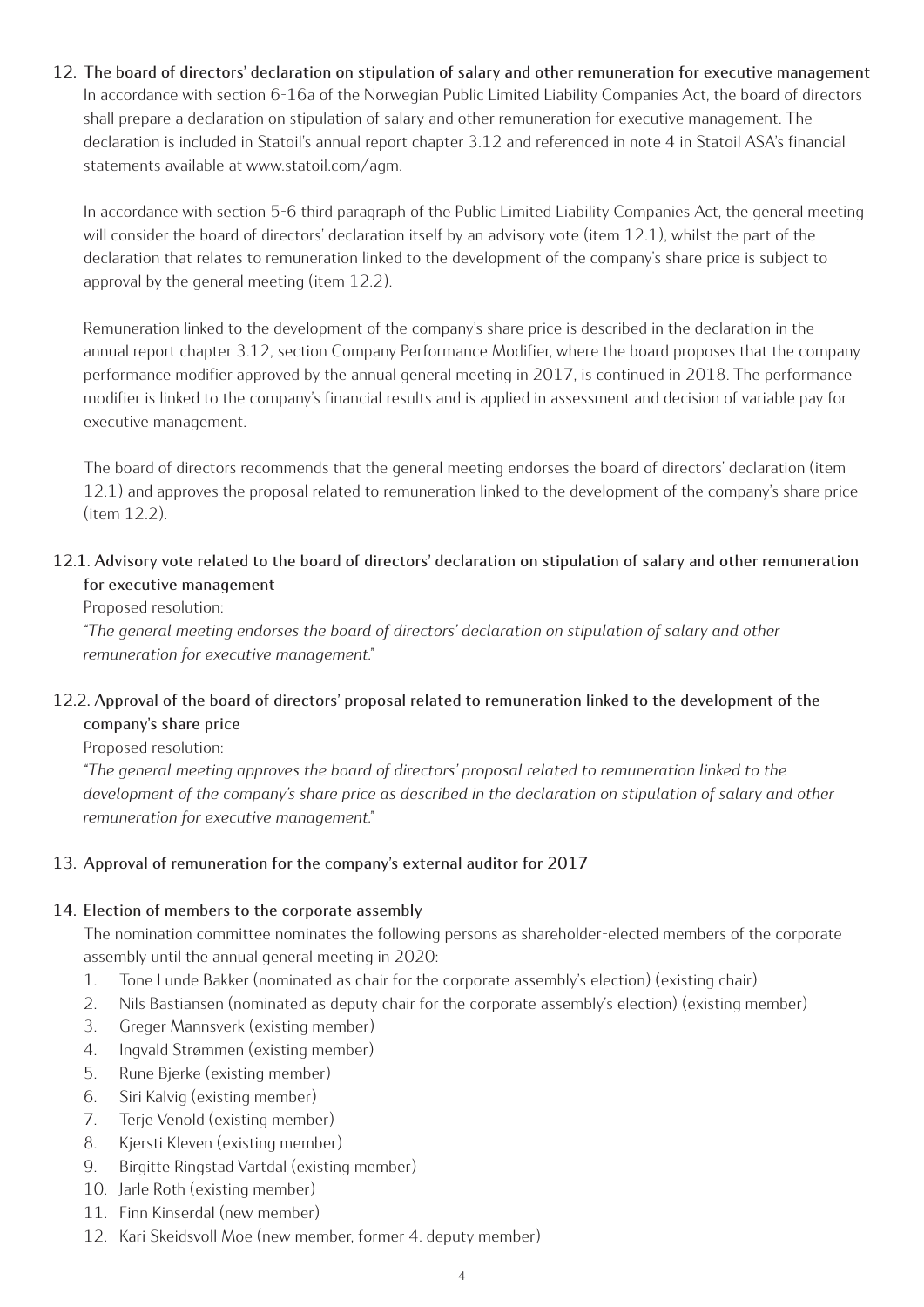The nomination committee nominates the following persons as shareholder-elected deputy members of the corporate assembly until the annual general meeting in 2020:

- 1. deputy member: Kjerstin Fyllingen (existing member)
- 2. deputy member: Nina Kivijervi Jonassen (existing member)
- 3. deputy member: Marit Hansen (new member)
- 4. deputy member: Martin Wien Fjell (new member)

For further information about the nominated candidates, please see information from the nomination committee at www.statoil.com/agm.

## **15. Determination of remuneration for the corporate assembly members**

The nomination committee proposes the following changes to the remuneration for the corporate assembly effective as per 16 May 2018:

|                | <b>From</b>          | $\overline{10}$      |
|----------------|----------------------|----------------------|
| Chair          | NOK 122,400/annually | NOK 125,500/annually |
| Deputy chair   | NOK 64,500/annually  | NOK 66,200/annually  |
| Members        | NOK 45,300/annually  | NOK 46,500/annually  |
| Deputy members | NOK 6,450/meeting    | NOK 6,650/meeting    |

## **16. Election of members to the nomination committee**

The nomination committee nominates the following persons as members of the nomination committee until the annual general meeting in 2020:

- 1. Tone Lunde Bakker (existing chair)
- 2. Elisabeth Berge (existing member)
- 3. Jarle Roth (existing member)
- 4. Berit L. Henriksen (new member)

As a personal deputy for Elisabeth Berge, the nomination commiittee nominates the following person until the annual general meeting in 2020:

Bjørn Ståle Haavik, Ministry of Petroleum and Energy (existing deputy member)

For further information about the nominated candidates, please see information from the nomination committee at www.statoil.com/agm.

#### **17. Determination of remuneration for the nomination committee members**

The nomination committee proposes the following changes to the remuneration for the nomination committee effective as per 16 May 2018:

|         | From               | $\overline{10}$    |
|---------|--------------------|--------------------|
| Chair   | NOK 12,150/meeting | NOK 12,500/meeting |
| Members | NOK 9,000/meeting  | NOK 9,250/meeting  |

## **18. Authorisation to acquire Statoil ASA shares in the market to continue operation of the share savings plan for employees**

Since 2004, the company has offered a share savings plan for employees in the group. The purpose of this scheme is to augment good business culture and encourage loyalty to Statoil through employees becoming part-owners of the company. In Norway, approximately 80% of the employees participate in the share savings plan. At the annual general meeting in 2017 it was decided to authorise the board of directors to acquire shares in the market for this purpose. This authorisation expires on the date of the annual general meeting in 2018, but no later than 30 June 2018. It is proposed that the general meeting gives the board of directors a new authorisation to acquire shares in the market, in order to continue the company's share savings plan.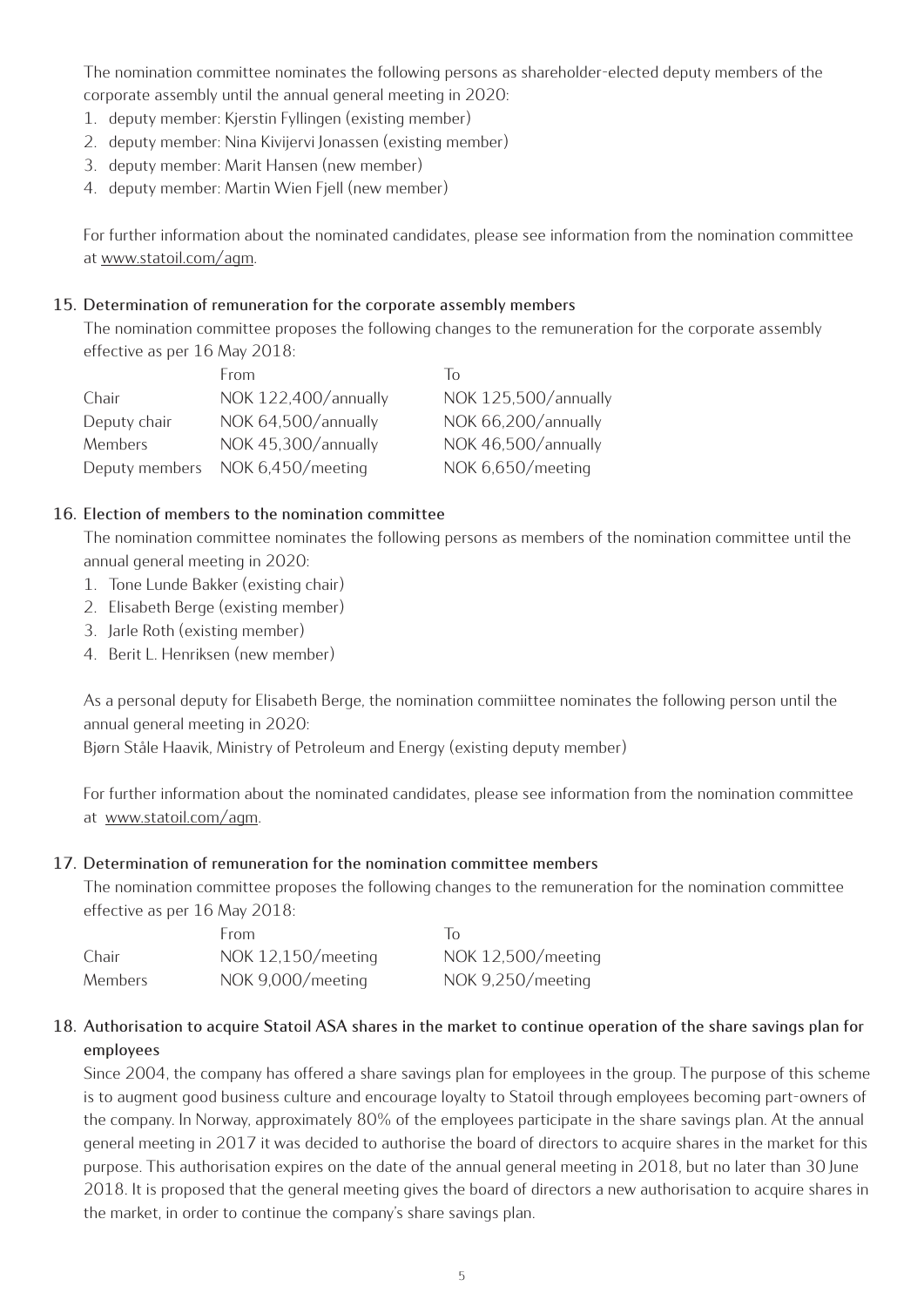## Proposed resolution:

*"The general meeting of Statoil ASA hereby authorises the board of directors to acquire Statoil shares in the market on behalf of the company. The authorisation may be used to acquire own shares at a total nominal value of up to NOK 35,000,000. The minimum and maximum amount that may be paid per share will be NOK 50 and 500 respectively.*

*Shares acquired pursuant to this authorisation may only be used for sale and transfer to employees of the Statoil group as part of the group's share savings plan, as approved by the board of directors.* 

*The authorisation shall be valid until the next general meeting, but not beyond 30 June 2019.* 

*This authorisation replaces the previous authorisation to acquire own shares for implementation of the share savings plan for employees granted by the annual general meeting on 11 May 2017."*

## **19. Authorisation to acquire Statoil ASA shares in the market for subsequent annulment**

The board of directors proposes that the annual general meeting grants the board of directors an authorisation to repurchase up to 75,000,000 own shares in the market (approximately 2.3 per cent of the company's share capital) in accordance with the Norwegian Public Limited Liability Companies Act section 9-4.

The reason for the request for such an authorisation is to enable Statoil's board of directors to utilise this mechanism permitted by the Norwegian Public Limited Liability Companies Act with respect to the distribution of capital to the company's shareholders. The repurchase of own shares will also be an important means of continuously adjusting the company's capital structure in order to make it more expedient. Such authorisation is common in many listed companies. The repurchase of own shares benefits shareholders by the remaining shares representing an increased ownership interest in the company.

It is a precondition that the repurchased shares are subsequently annulled through a resolution by a new general meeting to reduce the company's share capital. It is also a precondition for the repurchase and the annulment of own shares that the Norwegian State's ownership interest in Statoil is not changed. In order to achieve this, a proposal for the redemption of a proportion of the State's shares, so that the State's ownership interest in the company remains unchanged, will also be put forward at the general meeting which is to decide the annulment of the repurchased shares. The State currently has an ownership interest of 67 per cent, and the total repurchase/ redemption and annulment could thus involve up to 227,272,727 shares (approximately 6.8 per cent of the company's share capital).

It is a precondition for the board of directors' request for authorisation to repurchase own shares that Statoil and the Norwegian State represented by the Ministry of Petroleum and Energy, have entered into an agreement whereby the Ministry undertakes to vote in favour of authorisation of the acquisition of own shares, their subsequent annulment and the redemption of a corresponding number of the State's shares. On redemption of the shares, Statoil will pay a price to the State for each share corresponding to a volume-weighted average of the price paid by Statoil for shares purchased in the market plus interest compensation calculated from the date of the individual repurchases until payment is effected.

## Proposed resolution:

*"The general meeting of Statoil ASA hereby authorises the board of directors to acquire in the market on behalf of the company, Statoil shares with a face value of up to NOK 187,500,000.* 

*The minimum and maximum amount that can be paid per share will be NOK 50 and NOK 500, respectively. Within these limits, the board of directors shall itself decide at what price and at what time such acquisition shall take place.*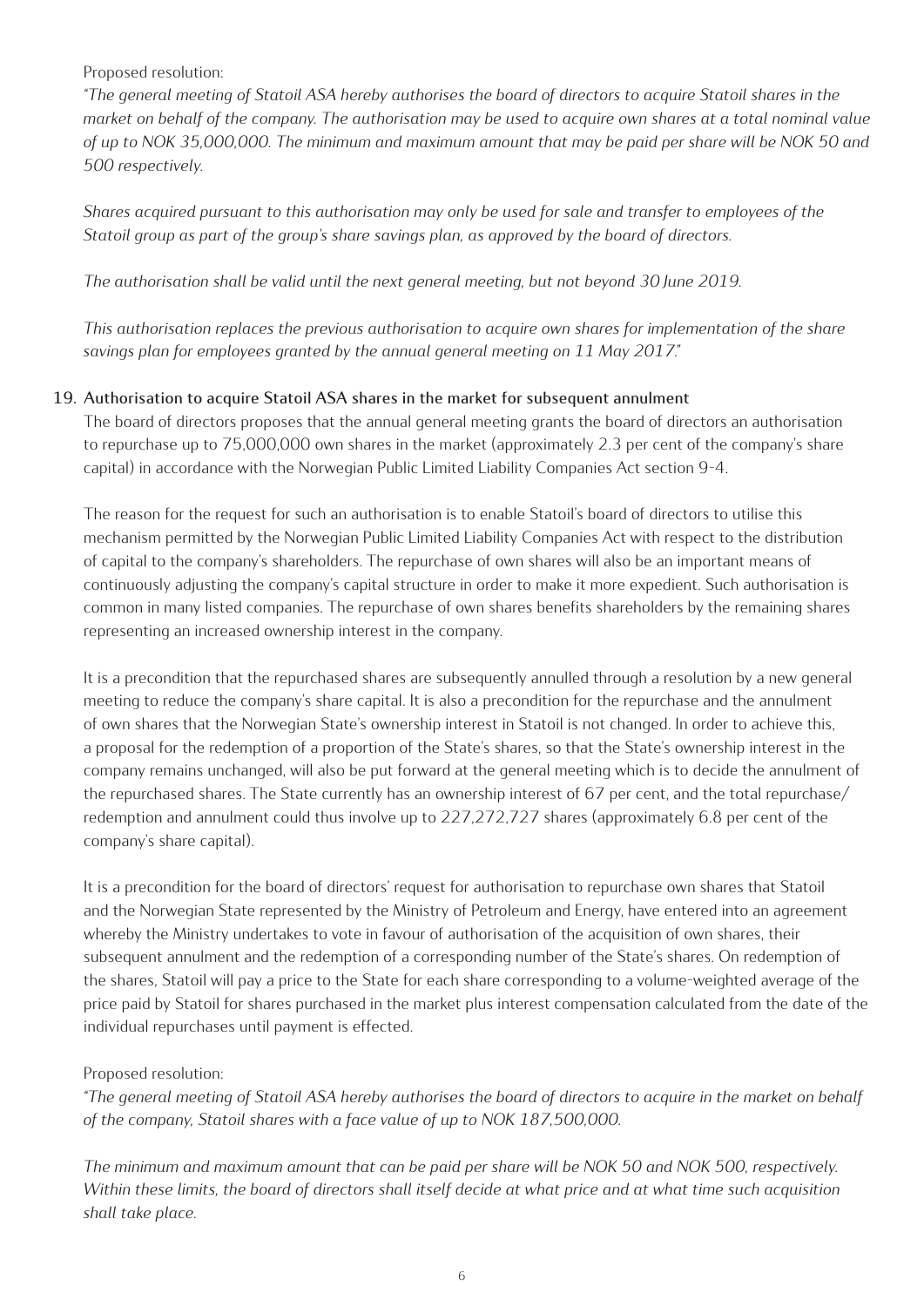*Own shares acquired pursuant to this authorisation may only be used for annulment through a reduction on the company's share capital, pursuant to the Norwegian Public Limited Liability Companies Act section 12-1.*

*The authorisation shall be valid until the next annual general meeting, but not beyond 30 June 2019."*

## **20. Marketing Instruction for Statoil ASA – adjustments**

On 25 May 2001, the annual general meeting of Statoil adopted the "Marketing Instruction for Statoil ASA" (Marketing Instruction) which requires Statoil to market oil and gas produced from the State's direct financial interests in the petroleum sector ("SDFI") together with its own oil and gas. The Marketing Instruction's most recent update was 1 January 2017. The overall objective of the marketing arrangement is to maximize the total value of Statoil's petroleum and the State's petroleum and to ensure a fair distribution of the total value generated. In order to comply with this objective, a need for making certain adjustments to the applicable pricing and allocation principles for crude oil under the Marketing Instruction have been identified. The board of directors supports the proposal and recommends that the annual general meeting adopts a decision that the necessary adjustments to the Marketing Instruction shall be made. The adjustments as such will be made by the State represented by the Ministry of Petroleum and Energy. The board of directors will follow up on the adjustments made.

## Proposed resolution:

*"The general meeting approves that adjustments in the Marketing Instruction for Statoil ASA, adopted by the annual general meeting on 25 May 2001, be made to the provisions concerning applicable pricing and allocation principles for crude oil, so that Statoil has the necessary incentives to maximize the total value of the State's and Statoil's petroleum and ensure fair distribution at any time. The adjustments are made by the Norwegian state represented by the Ministry of Petroleum and Energy."* 

#### **Registration**

Shareholders wishing to attend the annual general meeting, either in person or by proxy, should register by 11 May 2018 at 12:00 (CET). Registration may be sent electronically via a link on the company's website www.statoil.com/agm or through VPS Investor Services. The registration form may also be sent by e-mail: genf.statoil@dnb.no or by post to DNB Bank ASA, Registrar's Department, P.O.Box 1600 Sentrum, 0021 Oslo, Norway. The registration form has been distributed to the shareholders as an appendix to the notice. Valid ID (passport or driver's license) must be presented when attending in person.

A shareholder, not present himself/herself at the general meeting, may by 11 May 2018 at 12:00 (CET) cast a vote on each agenda item via a link on the company's website www.statoil.com/agm or via VPS Investor Services (PIN-code and reference number from the notice of attendance is required).

Shareholders wishing to vote at the annual general meeting by proxy may send their proxy form by e-mail: genf.statoil@dnb.no or to DNB Bank ASA, Registrar's Department, P.O.Box 1600 Sentrum, 0021 Oslo, Norway by 11 May 2018 at 12:00 (CET). Proxies issued without voting instructions may also be submitted electronically via a link on the company's website www.statoil.com/agm or through VPS Investor Services. The proxy may also submit a written and dated proxy in the general meeting. A proxy form, with instructions for use, has been distributed to the shareholders as an appendix to the notice. Identity papers of both the proxy and the shareholder, and a certificate of registration if the shareholder is a corporate body, must be enclosed with the proxy form.

If shares are registered by a nominee in the VPS register, cf. section 4-10 of the Norwegian Public Limited Liability Companies Act, and the beneficial shareholder wishes to vote for his/her shares, then the shares must be reregistered in a separate VPS account in his/her own name prior to the general meeting.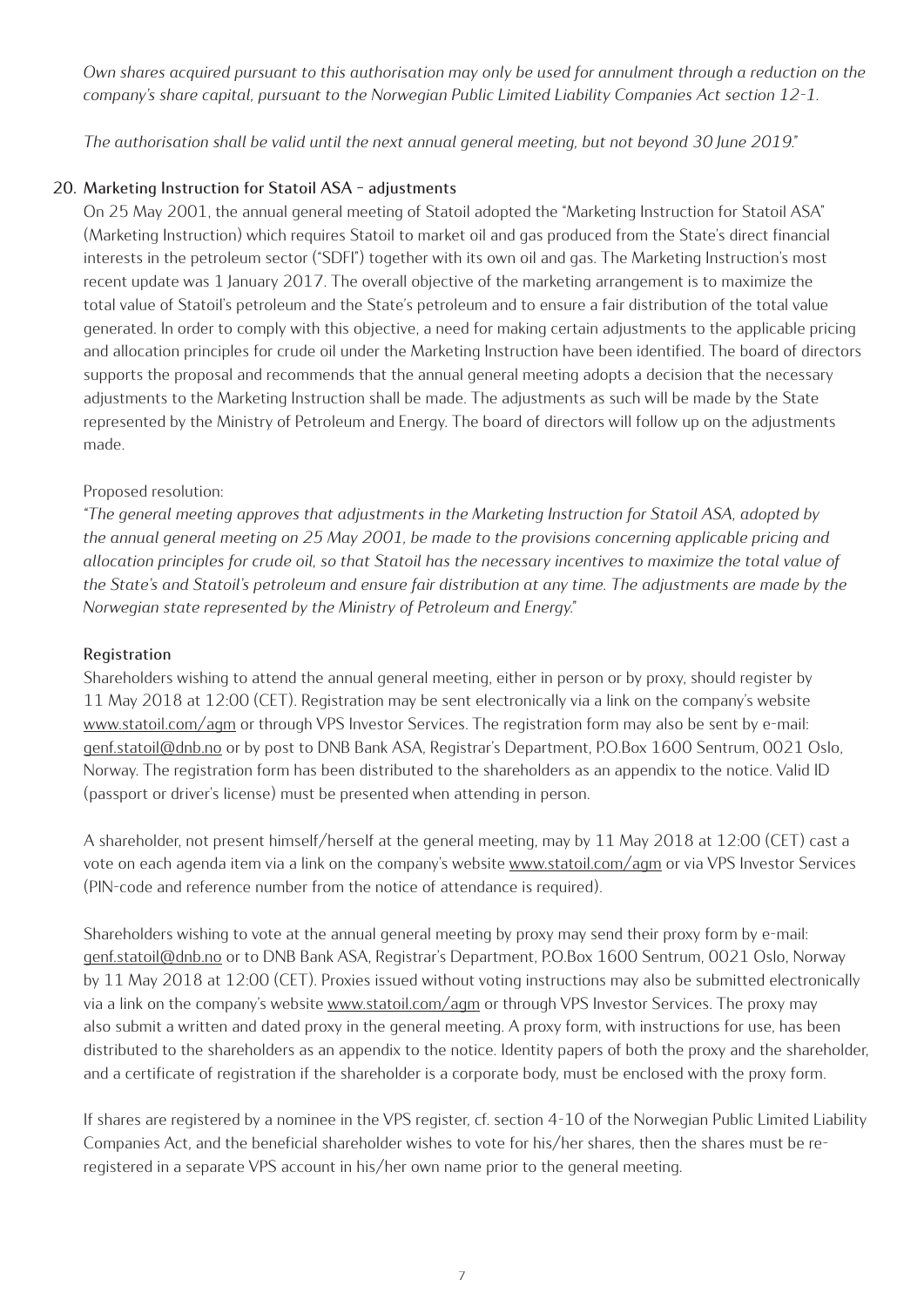Statoil is a Norwegian public limited liability company governed by Norwegian law, including the Public Limited Liability Companies Act and the Securities Trading Act. As of the date of this notice, the company has issued 3,338,661,219 shares, each of which represents one vote. The shares also confer equal rights in all other respects. As of the date of this notice, the company has 8,472,021 own shares which will not be voted for.

A shareholder has the right to have items included in the agenda of the general meeting, provided that each such item is forwarded in writing to the board of directors, together with a draft resolution or a justification as to why the item should be included in the agenda, 28 days prior to the general meeting at the latest. A shareholder may bring advisors to the general meeting and let one advisor speak on his/her behalf.

A shareholder has the right to table draft resolutions for items included in the agenda and to require that members of the board of directors and the CEO in the general meeting provide available information about matters which may affect the assessment of (i) the approval of the annual accounts and the annual report; (ii) items that are presented to the shareholders for decision; and (iii) the company's financial situation, including information about activities in other companies in which the company participates, and other matters to be discussed at the general meeting, unless the requested information cannot be disclosed without causing disproportionate harm to the company.

Notice of the annual general meeting and other case documents, including the annual report and accounts, and auditor's report for 2017, are available on www.statoil.com/agm.

Shareholders can request written distribution of the material by contacting Statoil ASA, attn: Investor Relations, P.O. Box 3, 1330 Fornebu, Norway (e-mail address: irpost@statoil.com).

Forms for notice of attendance and power of attorney for the annual general meeting have been distributed to the shareholders together with this notice of the meeting.

## 13 April 2018

The board of directors of Statoil ASA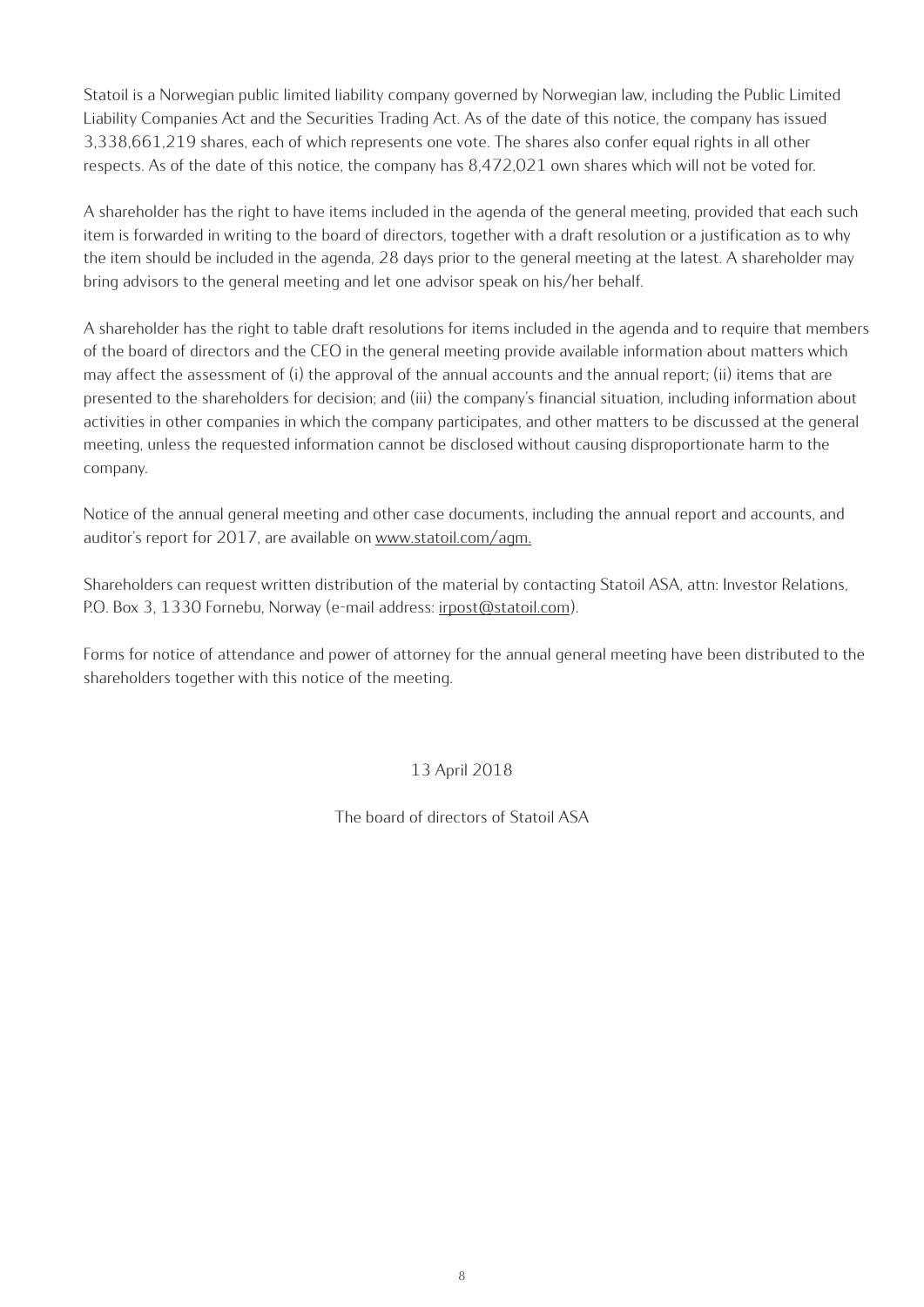

# **Proposal from shareholders and response from the board of directors**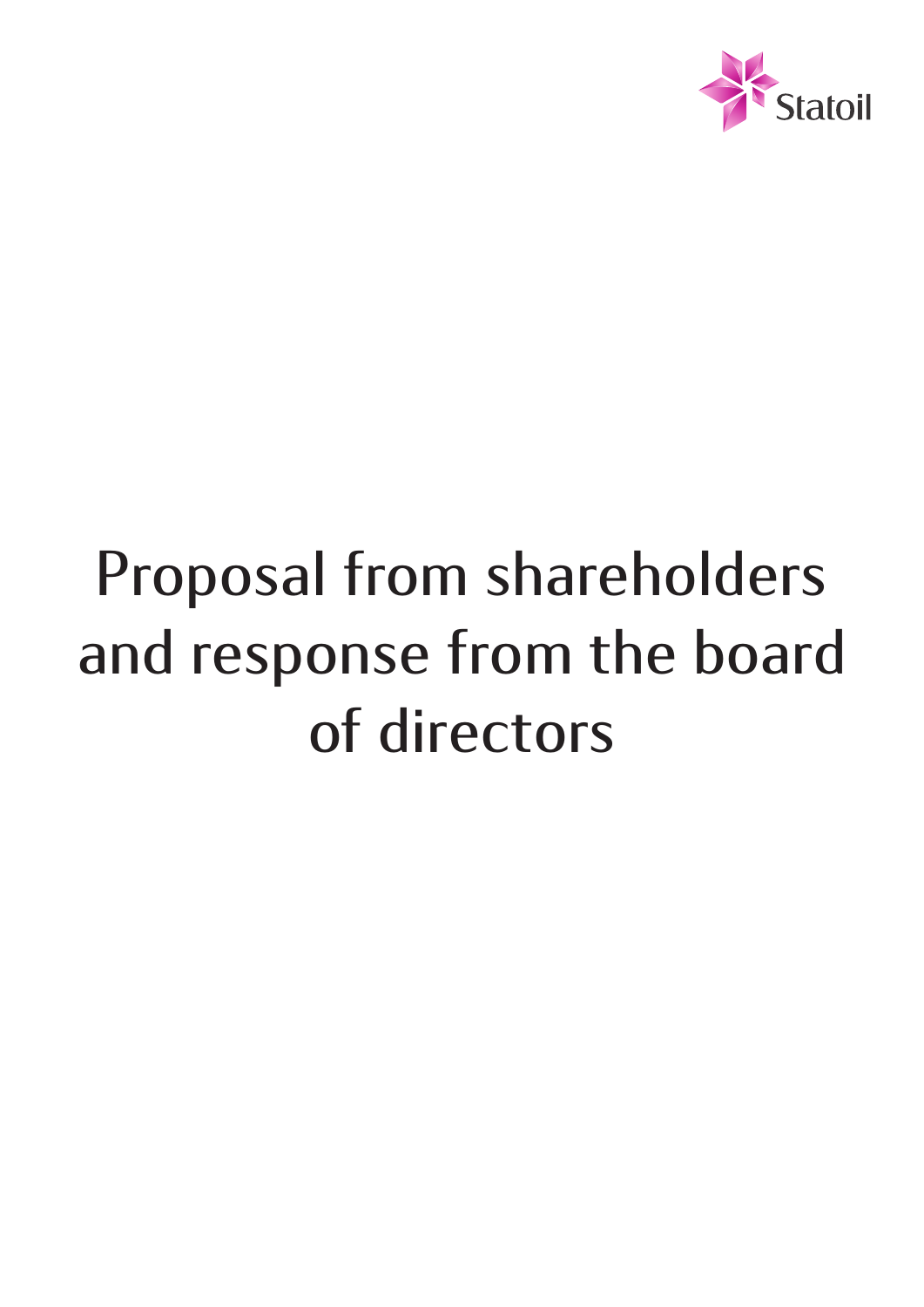

## **Item 9 for Statoil's annual general meeting 15 May 2018**

## **Proposal from shareholder regarding business transformation from producing energy from fossil sources to renewable energy**

A shareholder has proposed the following:

*"As provided by Section 5-11 of the Public Limited Liability Companies Act I, as a shareholder, ask that the following matter be presented for discussion and vote at Statoil's annual general meeting on 15 May 2018.* 

*Business is booming for Statoil, and we shareholders note with satisfaction that we will get dividends also this year. But when the reason for the big profit may be at the expense of future generations, both the Grandparents' Climate Campaign and I find it hard to pop the champagne corks. The phrase «what's good for Statoil is also good for Norway» belongs to a time long gone. Because Norway is part of the world, and the Paris Agreement's aim of limiting man-made contribution to global warming to max. 1.5 C is losing credibility. One important reason for this is the fossil industry's continued exploration for and production of new coal, oil and gas resources, also on the Norwegian continental shelf, with the blessing of the Norwegian State. Reserves that should be left in the ground for future generations. True, the environmental groups lost the first round of their lawsuit against the State for violation of Section 112 of the Norwegian Constitution, but the judgment was appealed, and the final*  result is uncertain. While the lawsuit is proceeding, Statoil is actively pursuing new fossil discoveries in the Arctic Ocean, buying *goodwill through big advertisements in magazines with pictures of happy children; «Heroes of Tomorrow»! I doubt that they will keep smiling as adults when they discover Statoil's contribution to the goals of the Paris Agreement, and the hope of leaving future generations a habitable planet is becoming a beautiful, but unrealistic dream.*

*Statoil CEO Eldar Sætre said to Norwegian national daily, Aftenposten, on 10 October last year that he would like to see a reduction of global demand, and an increase in Statoil's production, while also expressing that Statoil would like to see the number of customers decline, because he wanted people to switch to electric cars, as the electricity will then be produced with the lowest possible emissions. This is not logical. Statoil should immediately take the necessary consequences of its desire for an electric future by investing more in renewable energy production rather than fossil and polluting combustion energy.* 

*I will therefore ask the annual general meeting to support the following shareholder proposal:* 

*The board will present a strategy for business transformation from producing energy from fossil sources to renewable energy to ensure the company's long-term sustainability, and shareholder value. In the strategy, the transformation is assumed to be based on the following intermediate objectives:*

- *1. Full phasing out of all new exploration activity and exploratory drilling for fossil energy resources by 2021.*
- *2. Full focus on renewable energy development and production offshore and onshore, aiming at an energy balance between produced fossil and renewable energy by 2030.*
- *3. Funds saved through reduced investments in and farm-down of fossil energy production are assumed to be transferred to investments in renewable energy production.*

*The strategy, including environmental impact assessment, to be presented in the annual report for 2018/2019."*

Guttorm Grundt Shareholder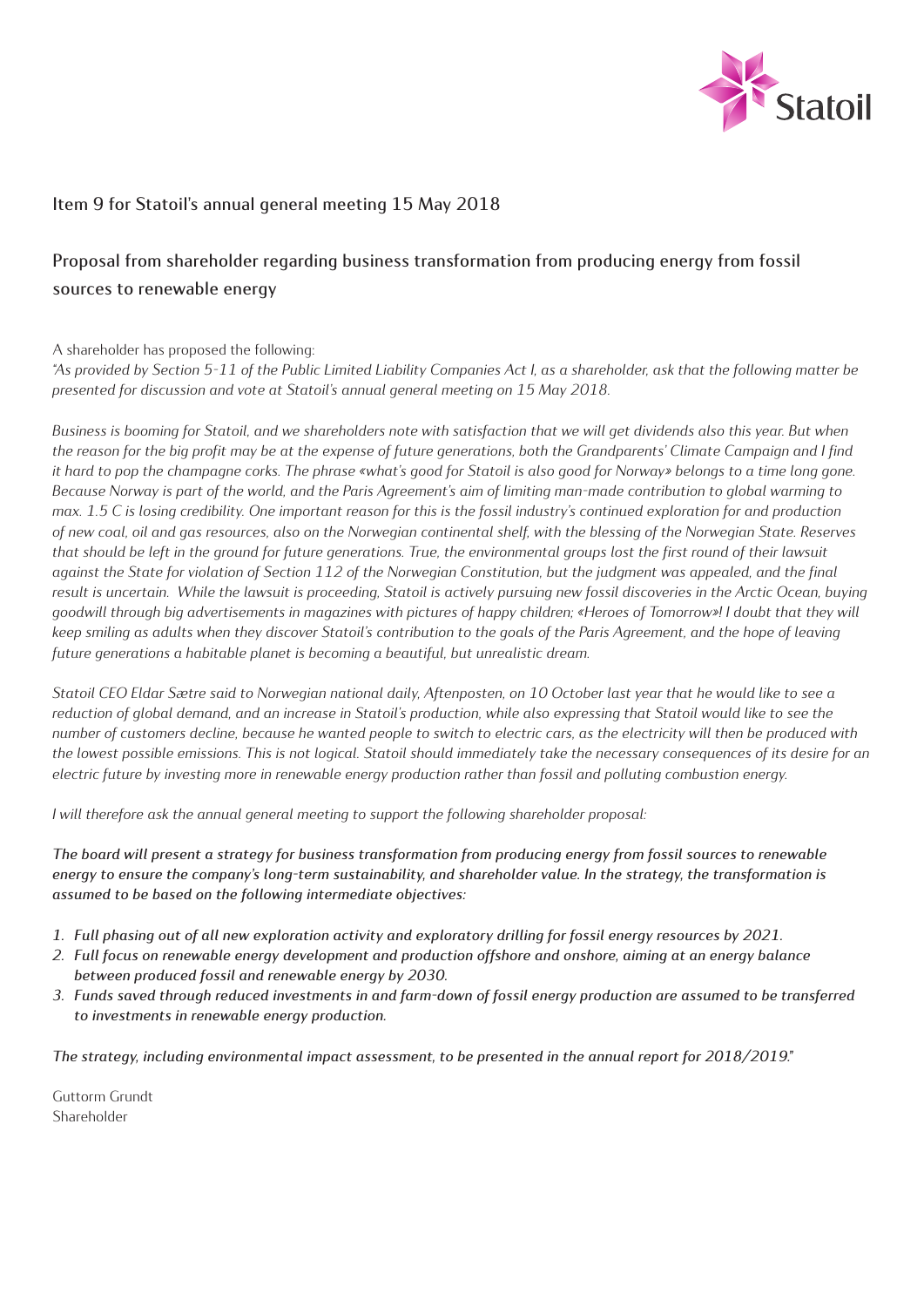

# **The board's response to item 9 "Proposal from shareholder regarding business transformation from producing energy from fossil sources to renewable energy" raised to Statoil ASA's annual general meeting 15 May 2018**

Statoil's object is defined in the company's articles of association article 1, which reads that the company's "object (…) is to engage in the exploration, production, transportation, refining and marketing of petroleum and petroleum-derived products, and other forms of energy".

Climate change represents one of the greatest challenges of our time. Statoil was an active supporter of the work towards an extensive and ambitious climate agreement with COP21 in Paris in 2015. The company has as an integrated part of the company's strategy work established a roadmap with a holistic approach to the climate issue. Statoil's climate roadmap presents clear reduction targets for own climate emissions and growth within the area of new energy solutions and renewables.

Changing the world's energy system in order to meet the growing global energy demand in a more sustainable way is a considerable challenge. Significant renewable energy investments are required. At the same time the most respected forecasters expect that also in a low-carbon society, there will be a substantial need for oil and gas in order to meet the global energy demand for several decades, including by gas replacing coal. Declining production from existing fields means that the world over time depend on new resources being brought to the market.

Statoil's ambition is to remain one of the world's most carbon efficient oil and gas producers. In parallel, the company will further develop a position within renewable energy. This will enable us to continue to create value for our shareholders in a sustainable way. Statoil is also involved in technology development and industrial cooperation both in Norway and internationally aimed at assisting to reduce both  $CO<sub>2</sub>$  and methane emissions.

Furthermore, the board stresses the importance of complying with the principles of good corporate governance, hence the company's strategy is to be determined by the board.

Based on the above, the board of directors recommends the annual general meeting to vote against the proposal.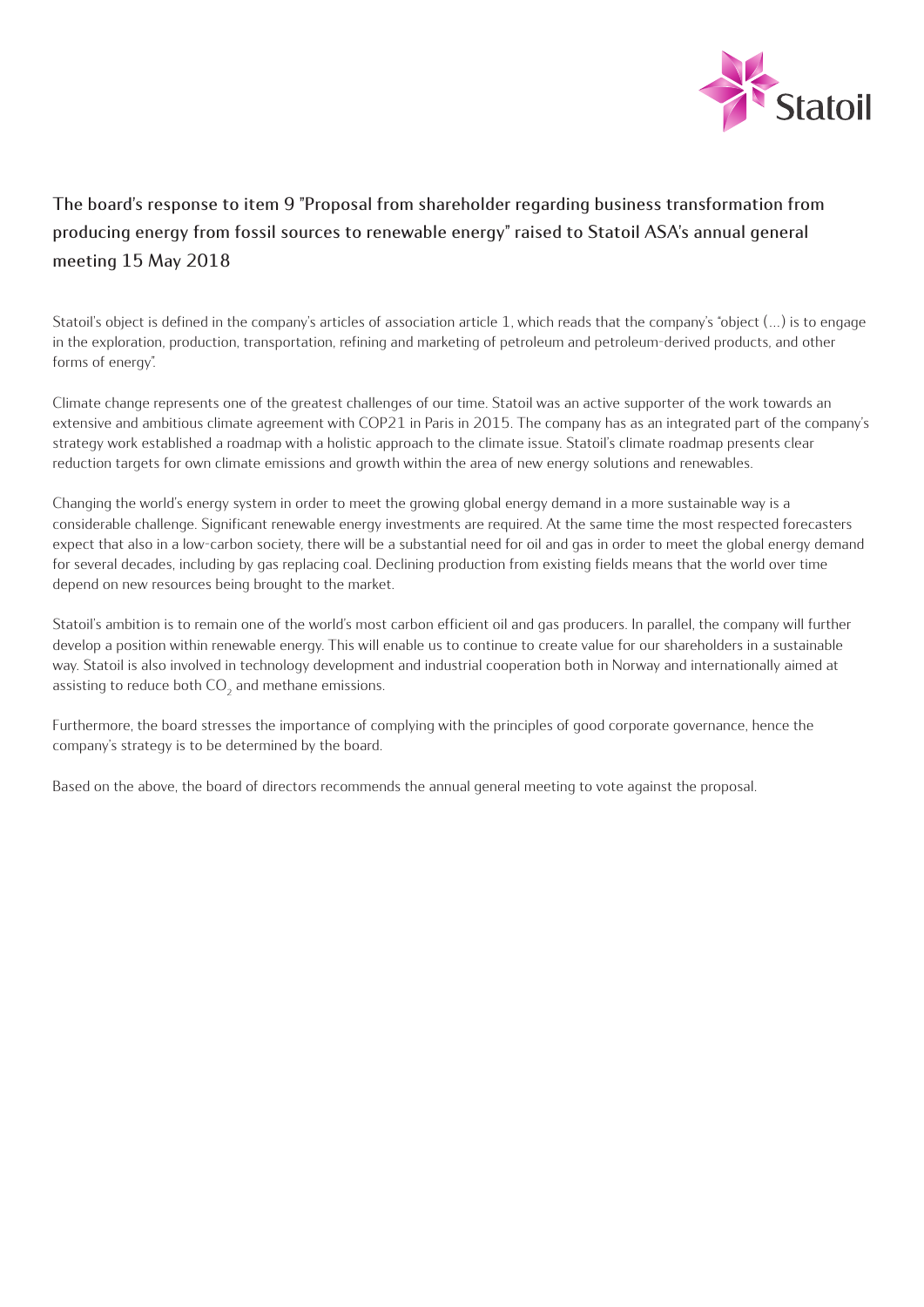

## **Item 10 for Statoil's annual general meeting 15 May 2018**

## **Proposal from shareholder to abstain from exploration drilling in the Barents Sea**

A shareholder has proposed the following:

*"In reference to the Norwegian public limited liability companies act/Lov om allmennaksjeselskaper; III. Innkalling til generalforsamling § 5-11. Aksjeeieres rett til å få saker behandlet på generalforsamlingen, we hereby request that the following matter be added to the agenda for discussion and voting at the coming Statoil AGM 2018.*

#### *Background:*

*On 18 May 2016, the Government of Norway represented by the Ministry of Petroleum and Energy resolved to offer 13 companies ten production licenses for petroleum. The production licenses were awarded and ratified by Cabinet Order on 10 June 2016 (License descision). Two of the license blocks includes the prospects Korpfjell located in PL859 and Gjøkåsen in PL857.* 

*On 18th October 2016 the validity of this Licensing Decision became subject to a legal challenge. On that day a writ was filed to the Oslo District Court against the decision of the Government of Norway represented by the Ministry of Petroleum and Energy. The Plaintiffs in the case are Greenpeace Norden and Natur og Ungdom.* 

*The so-called climate lawsuit was heard between 14.-22. of November 2017 in Oslo district court. The judgement came on January 4th. In the judgement, the district court affirms that Norwegian citizens have a right to a healthy environment by §112*  in the Constitution. However, the judgement acquitted the Norwegian state's decision to distribute the licenses. In the judgment *Oslo district Court ruled that the emissions associated with the incineration of Norwegian-produced oil abroad are not covered by the Constitution's environmental act.* 

*On February 5th, the plaintiffs appealed the judgement, and the judgment is therefore not enforceable. As of 17.03.2018, the Supreme Court appeals committee are considering the direct appeal to the Supreme Court, at the request of the plaintiffs,*  who believe that this is a case, which out of consideration to the climate impacts the ten oil licenses will have, needs an urgent *clarification in the judicial system.* 

*The License decision, the exploration activity and petroleum production connected to potential discoveries will cause extensive negative environmental consequences. These negative consequences are as it is stated in the appeal of the climate lawsuit, contrary to section 112 of the Constitution.* 

*The climate lawsuit raises central environmental issues, which goes to the core of the Norwegian Constitution. Whilst the parties to the case await further processing, it will therefore be irresponsible for any company to start oil activity, regardless of its nature, in the relevant license areas, including PL859 and PL857. Statoil should therefore not initiate further drilling operations until the validity of the licenses is settled in court.* 

#### *Resolution:*

*Statoil refrains from drilling exploration wells in PL859 (Korpfjell) and PL857 (Gjøkåsen) whilst the question of whether the licenses granted in the 23rd licensing round are illegal and violate the Norwegian Constitution is still pending in the court system."*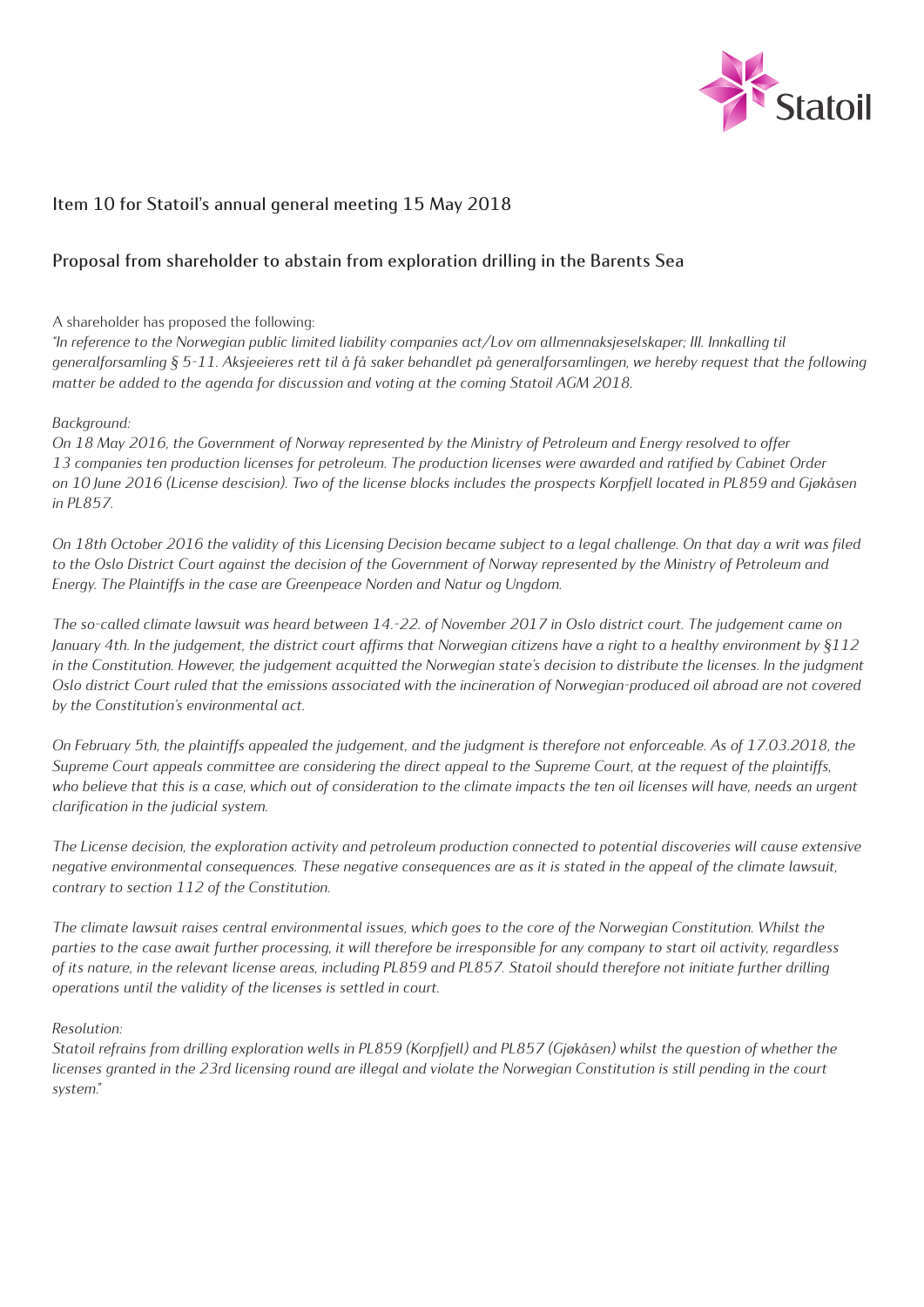

# **The board's response to item 10 "Proposal from shareholder to abstain from exploration drilling in the Barents Sea" raised to Statoil ASA's annual general meeting 15 May 2018**

Climate change represents one of the greatest challenges of our time. Statoil supports the ambitions of the Paris agreement and fully recognises the need for the oil and gas industry's contributions through actions to limit global warming. Statoil's ambition is to remain one of the world's most carbon efficient oil and gas producers.

Production licences 859 and 857 were awarded in the  $23<sup>d</sup>$  licensing round in accordance with current legislation, after a thorough impact assessment and with broad support following an ordinary democratic process in the Norwegian Parliament. In its judgment of 4 January 2018, Oslo District Court concluded that the Norwegian Government's decision to award production licenses in the  $23<sup>rd</sup>$  licensing round was valid. The judgment is appealed, but the appeal does not imply any order to stop the activity. Through its agreements with Norwegian authorities the company has committed to undertake a fixed work programme, and must comply with this legally binding commitment, including drilling wells in these two licences.

Petroleum activities have taken place in the Barents Sea since 1980, and both relevant authorities and the industry have extensive experience in managing operations in this part of the Norwegian continental shelf. The board of directors is of the opinion that the company has made the necessary preparations to ensure that the operations are carried out in the best possible manner, and that environmental risks are reduced to the lowest possible level. In 2017 Statoil, as the operator, performed exploration drilling in licences PL855 and PL859 awarded in the  $23<sup>rd</sup>$  licensing round, in addition to three other previously awarded licences. Comprehensive analysis, risk reduction measures and thorough contingency plans are important prerequisites to all Statoil's operations. The 2017 results demonstrate that this work has been successful, and the company is equally prepared for this year's exploration wells in the Barents Sea.

Based on the above, the board of directors recommends the annual general meeting to vote against the proposal.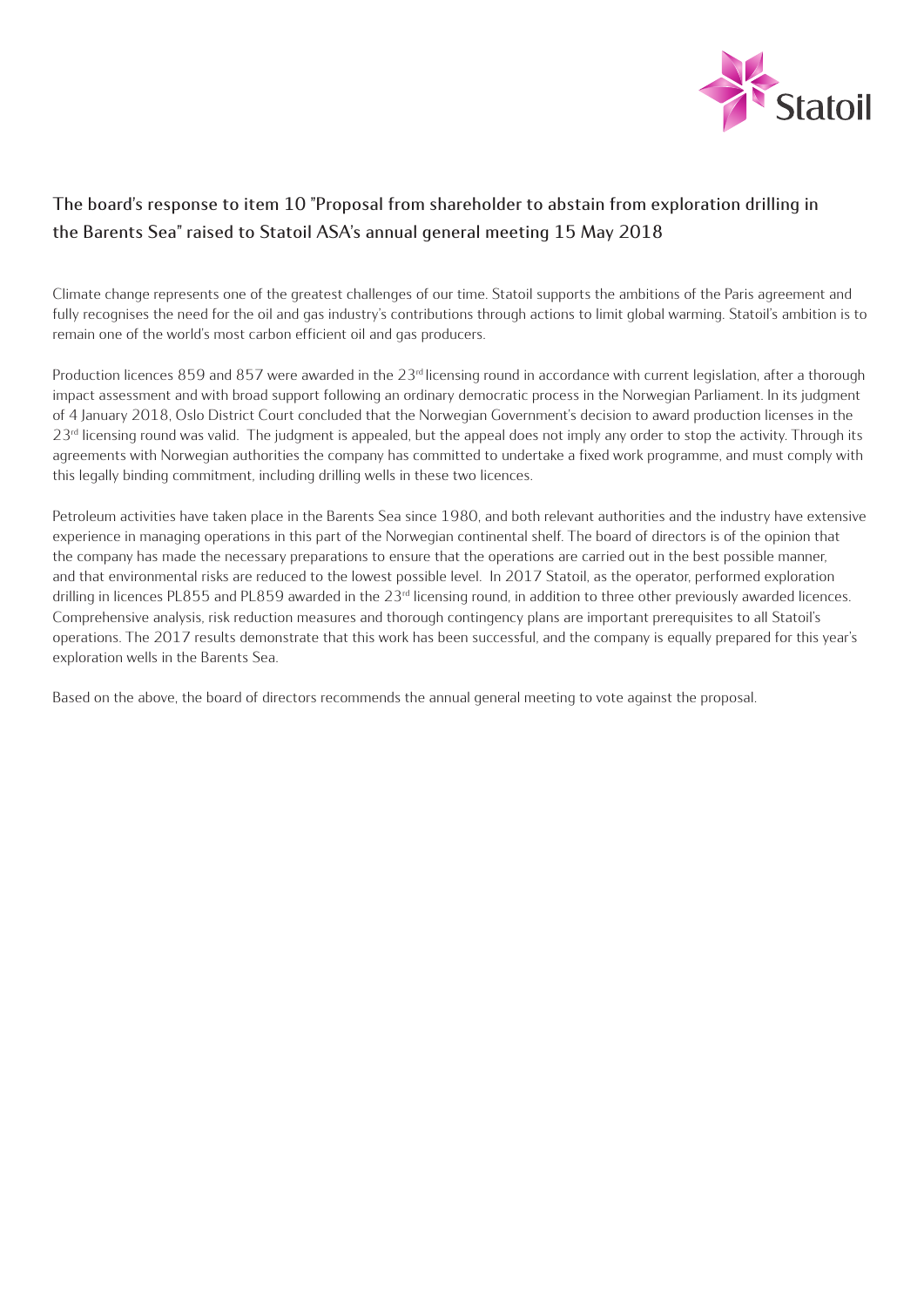

## **To: The general meeting of Statoil ASA**

## **Case: Election of members to the corporate assembly and nomination committee of Statoil ASA**

## **Date: 18 April 2018**

#### **1. PURPOSE AND BACKGROUND**

As set forth in section 11 of the company's articles of association, one of the tasks assigned to the nomination committee is to nominate to the general meeting members to the corporate assembly and nomination committee.

Statoil's nomination committee nominates three new candidates to the corporate assembly (one member and two deputy members) as well as nomination of one existing deputy member as a new member. The nomination committee further nominates a new member to the nomination committee. Other members of the corporate assembly and the nomination committee are nominated for re-election. The election will be held at the company's annual general meeting 15 May 2018, where the chair of the nomination committee will present the nomination.

#### **2. ELECTION OF MEMBERS TO THE CORPORATE ASSEMBLY**

The period of service for all shareholder-elected members of the corporate assembly will expire this year. Steinar Olsen (member), Kathrine Næss (member) and Haakon Volldal (deputy member) will resign from the corporate assembly.

The nomination committee has emphasised several criteria for the composition of the corporate assembly, including diversity in expertise and background, a balanced gender representation and the need for renewal combined with the need for continuity. Based on this, the nomination committee has unanimously nominated the following candidates:

- a) Tone Lunde Bakker, Nils Bastiansen, Greger Mannsverk, Ingvald Strømmen, Rune Bjerke, Siri Kalvig, Terje Venold, Kjersti Kleven, Birgitte Ringstad Vartdal and Jarle Roth to be re-elected as members of the corporate assembly of Statoil ASA.
- b) Kari Skeidsvoll Moe, existing 4th deputy member, to be elected as a new member of the corporate assembly in Statoil ASA. Reference is made to the description of the candidate in Appendix A below.
- c) Finn Kinserdal to be elected as a new member of the corporate assembly. Reference is made to the description of the candidate in Appendix A below.
- d) Marit Hansen and Martin Wien Fjell to be elected as new deputy members to the corporate assembly (3rd and 4th deputy members respectively). Reference is made to the description of the candidates in Appendix A below.
- e) The terms of office for both newly elected and re-elected members will run until the annual general meeting in 2020.

For further information about the candidates nominated for re-election, reference is made to the calls for the general meetings of shareholders of Statoil ASA on 5 July 2007, 19 May 2010, 14 May 2014 and 11 May 2016.

#### **3. ELECTION OF MEMBERS TO THE NOMINATION COMMITTEE**

Pursuant to section 11 of the company's articles of association, the nomination committee must consist of four members and the chair and one other member must be elected among the shareholder-elected members of the corporate assembly. The members of the nomination committee shall be independent of the board of directors and the company's management.

Tom Rathke has chosen to resign from the nomination committee.

The nomination committee has emphasised several criteria for the composition of the nomination committee, including the need for shareholder representation, diversity in expertise and background, a balanced gender representation and the need for renewal combined with the need for continuity. Based on this, the nomination committee has unanimously nominated the following candidates:

- a) Tone Lunde Bakker (chair), Jarle Roth and Elisabeth Berge to be re-elected as a members of the nomination committee.
- b) Berit L. Henriksen to be elected as a new member of the nomination committee. Reference is made to the description of the candidate in Appendix A below.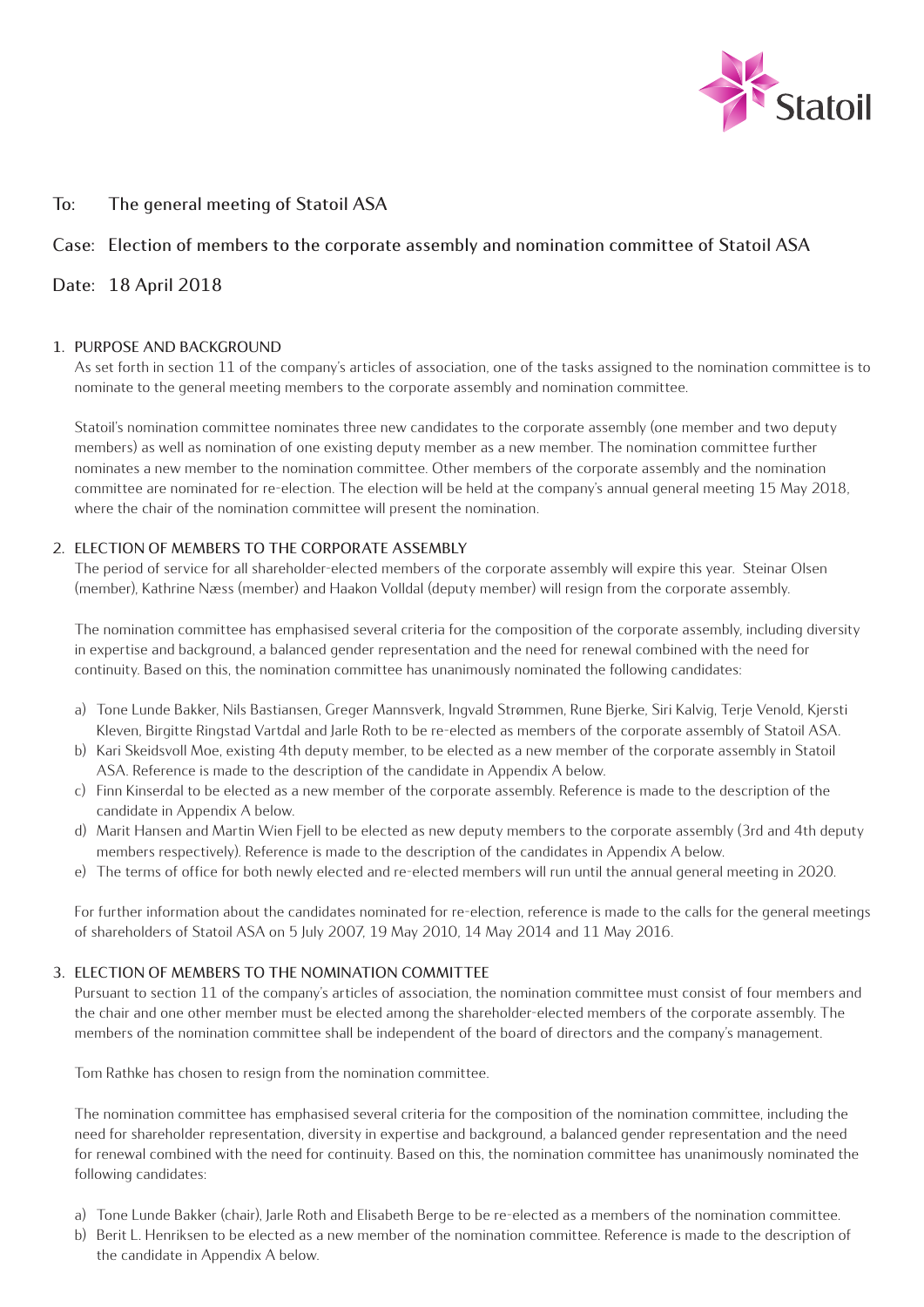

- c) Bjørn Ståle Haavik to be re-elected as personal deputy member for Elisabeth Berge in the nomination committee.
- d) The terms of office for both the newly elected member and re-elected members will run until the annual general meeting in 2020.

For further information about the candidates nominated for re-election, reference is made to the calls for the general meetings of shareholders of Statoil ASA on 5 July 2007, 14 May 2013,14 May 2014 and 11 May 2016.

#### **4. PROPOSED RESOLUTION**

It is proposed that the general meeting adopt the following resolution regarding election of members to the corporate assembly:

*"The following persons are elected as members of Statoil ASA's corporate assembly effective as from 16 May 2018 and until the annual general meeting in 2020:*

- *1. Tone Lunde Bakker (nominated as chair for the corporate assembly's election) (existing chair)*
- *2. Nils Bastiansen (nominated as deputy chair for the corporate assembly's election) (existing deputy chair)*
- *3. Greger Mannsverk (existing member)*
- *4. Ingvald Strømmen (existing member)*
- *5. Rune Bjerke (existing member)*
- *6. Siri Kalvig (existing member)*
- *7. Terje Venold (existing member)*
- *8. Kjersti Kleven (existing member)*
- *9. Birgitte Ringstad Vartdal (existing member)*
- *10. Jarle Roth (existing member)*
- *11. Finn Kinserdal (new member)*
- *12. Kari Skeidsvoll Moe (new member, existing 4. deputy member)*

The nomination committee nominates the following persons as deputy members for the shareholder-elected members of *the corporate assembly effective as from 16 May 2018 until the annual general meeting in 2020:*

- *1st deputy member: Kjerstin Fyllingen (existing member)*
- *2nd deputy member: Nina Kivijervi Jonassen (existing member)*
- *3rd deputy member: Marit Hansen (new deputy member)*
- *4th deputy member: Martin Wien Fjell (new deputy member)."*

It is proposed that the general meeting adopt the following resolution regarding election of members to the nomination committee:

*"The following persons are elected as members of Statoil ASA's nomination committee effective as from 16 May 2018 and until the annual general meeting in 2020:*

- *1. Tone Lunde Bakker, (existing chair)*
- *2. Elisabeth Berge (existing member)*
- *3. Jarle Roth (existing member)*
- *4. Berit L. Henriksen (new member)*

*Bjørn Ståle Haavik, personal deputy member for Elisabeth Berge (existing deputy member)".* 

Kind regards, Tone Lunde Bakker Chair/on behalf of the nomination committee in Statoil ASA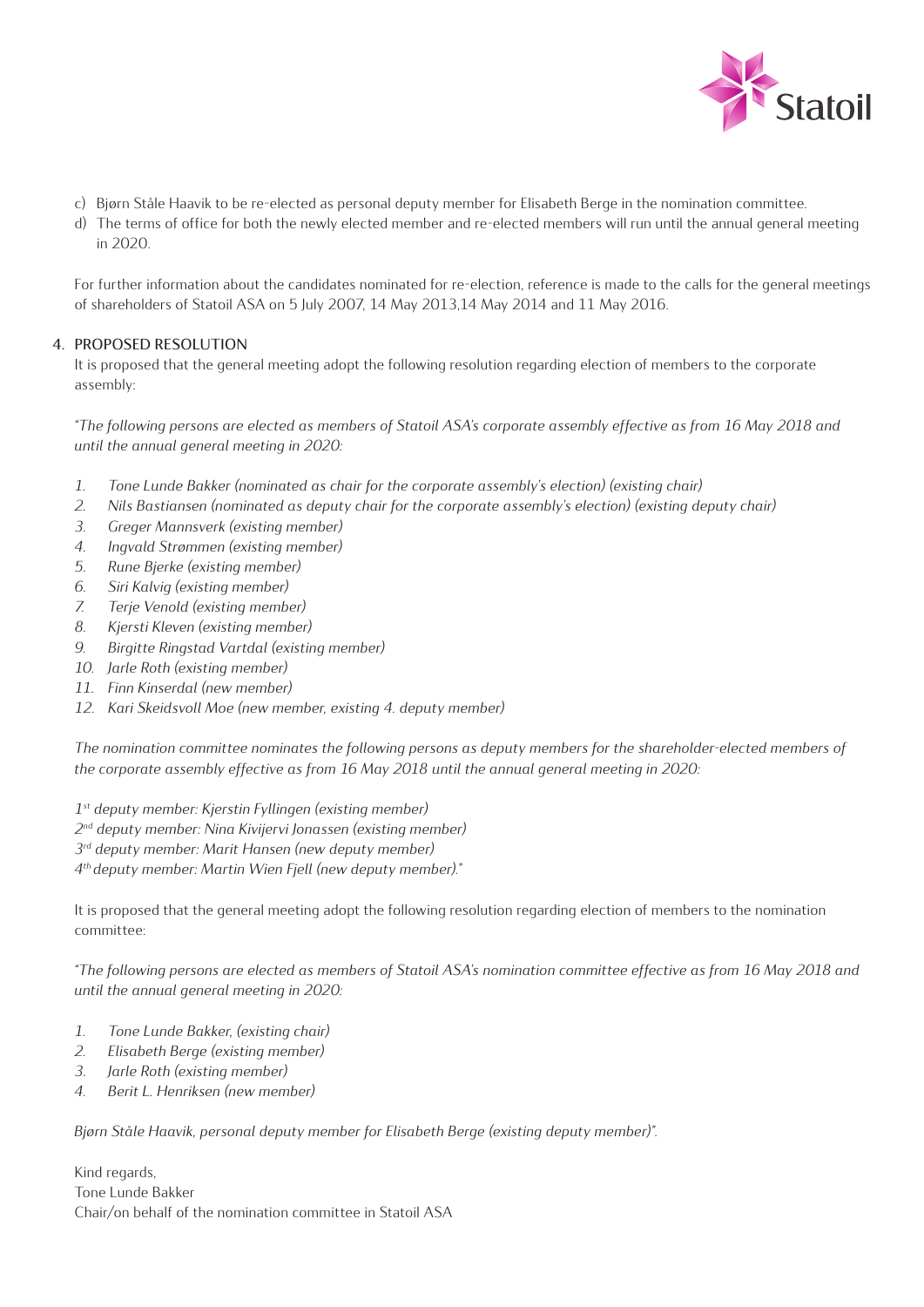

## **APPENDIX A - INFORMATION ABOUT THE PROPOSED NEW MEMBERS**

Information about the proposed new members and deputy members of the corporate assembly and the new member of the nomination committee follows below.

**Finn Kinserdal** (born 1960) is an Associate Professor at the Norwegian School of Economics and Business Administration (NHH) heading the department for accounting, auditing and law (IRRR), where he has been employed since 2016. Kinserdal has previously been a partner at Arthur Andersen/Ernst & Young, where he among other things headed up the oil and energy division in the Nordic region. He has also been a partner at Borea Opportunity Private Equity and has been project manager with McKinsey & Company. Kinserdal is an authorized accountant and holds a Master of Science degree ("Siviløkonom") and a PhD from NHH.

**Kari Skeidsvoll Moe** (born 1975) is the general counsel of Trønderenergi AS. Moe worked as corporate legal counsel in Norsk Hydro ASA from 2005 to 2015 and spent several years in Brazil heading the Hydro's Brazilian legal department. Moe started her career in the Norwegian law firm Thommessen. She holds a post-graduate diploma in EU competition law from King's College in London, a Master's degree (LLM) in German and European law from Humboldt Universität in Berlin and is a Candidate of Law (JD) from the University of Oslo.

**Marit Hansen** (born 1967) works with public relations at the Arctic University of Norway, where she has been employed since 2017. In the period 2014 to 2017, Hansen was the manager of the Barents Sea Conference & Expo. Hansen also worked as a leader within communications at Statoil in the period 2011 to 2014 and has been regional manager for Aibel. She has a degree in business and administration from the Norwegian state administration college («Statens lærerhøgskole i handels- og kontorfag»).

**Martin Wien Fjell** (born 1980) is the Executive Vice President Global Customer Support at Kongsberg Maritime, and has been employed by Kongsberg Gruppen since 2013. Fjell has had various positions in Umoe, including CFO for Umoe Maritime in the period 2008 to 2013. He has also been a partner at Fondsfinans and analyst at Morgan Stanley. He holds a Master of Science degree ("Siviløkonom") from the Norwegian School of Economics and Business Administration (NHH).

**Berit L. Henriksen** (born 1953) has held various leadership positions in DNB Bank in the period 1985 to 2017, including Global Head of the Energy Division (2011-2017) and Head of International Corporates and Institution Division (2005-2011). She has also been the general manager of DNB America based in New York and the Deputy Head of the Shipping Division at DNB. Prior to DNB, she worked with Osco Shipping and in Canadian companies. Henriksen is a board member of Ferd Holding AS and the Norway-America Association (NORAM). She is also a member of the Corporate Assembly and Nomination Committee of Norsk Hydro ASA. Henriksen holds a Masters of Business Administration from University of Western Ontario and a Bachelor of Science in Biology and Math from Dalhouse University; both in Canada. Henriksen is a Canadian citizen and lives in Norway.

The proposed candidates are independent of the board of directors and the management of Statoil ASA.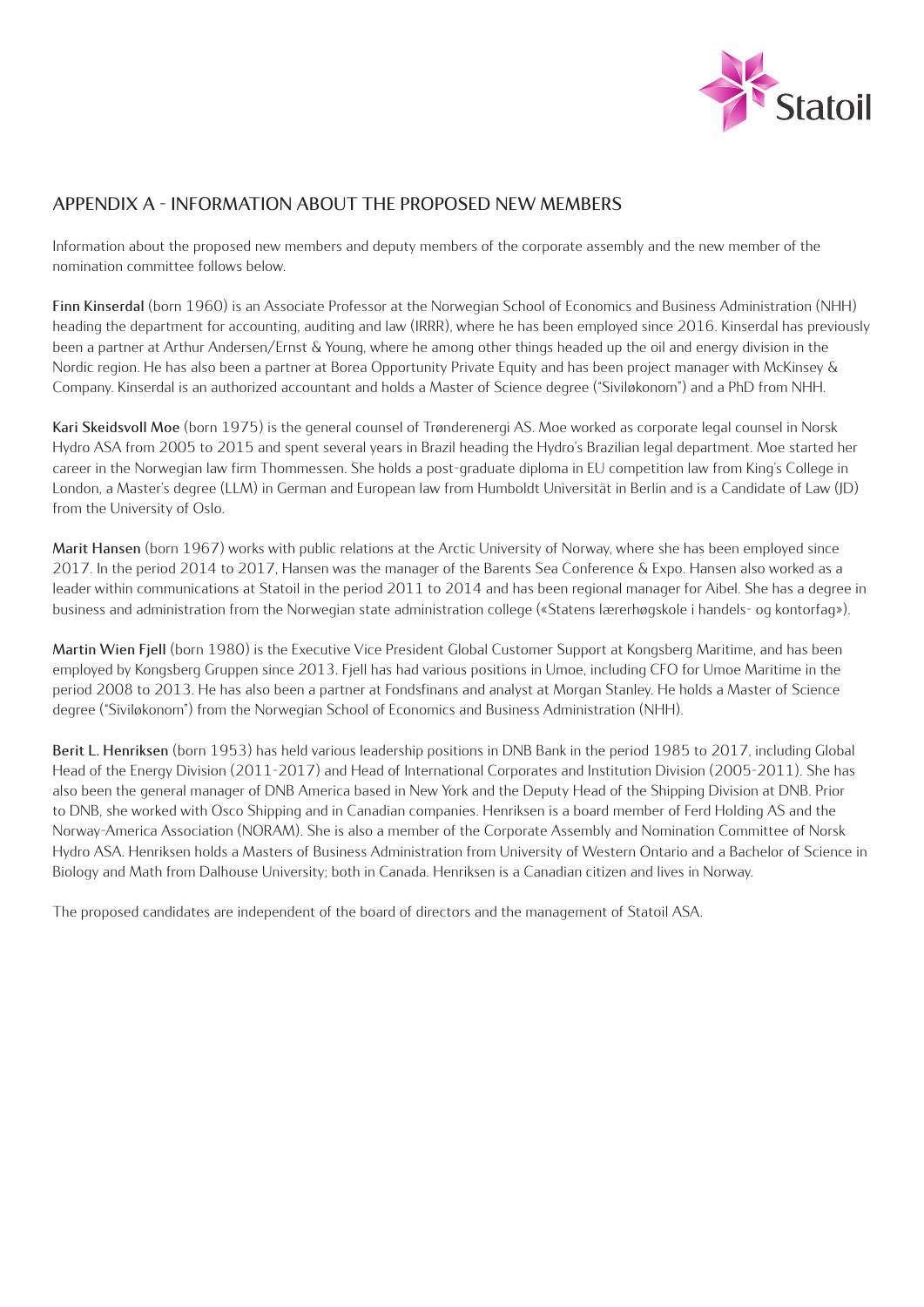

**Ref no:** PIN code:

#### **Notice of Annual General Meeting**

The Annual General Meeting in Statoil ASA will be held on 15 May 2018 at 17:00 CET at Statoil Business Center, Forusbeen 50, 4035 Stavanger, Norway

#### **Advance voting**

The company accepts votes in advance for this meeting. Registration deadline for advance votes: **12:00 CET on 11 May 2018**. Advance votes may only be executed electronically, through the company's website www.statoil.com/agm or via VPS Investor Services**.**

#### **Notice of attendance**

The undersigned will attend the Annual General Meeting on the 15 May 2018 and cast votes for:

own shares.

Notice of attendance should be registered electronically through the company's website www.statoil.com/agm or via VPS Investor Services. To access the electronic system for notification of attendance through the company's website, the above mentioned reference number and PIN code must be stated. Shareholders who have chosen electronical communication will not receive PIN and reference numbers, and can only give notice through VPS Investor services.

Notice of attendance may also be sent by e-mail to genf.statoil@dnb.no, or by post to DNB Bank ASA, Registrars Department, P.O.Box 1600 Sentrum, 0021 Oslo, Norway. The notice of attendance should be received no later than **12:00 CET on 11 May 2018**.

If the shareholder is a company, please state the name of the individual who will be representing the company:

Place Date Date Shareholder's signature

#### **Proxy without voting instructions for the Annual General Meeting of Statoil ASA**

**Ref no:** PIN code:

If you are unable to attend the meeting, you may grant proxy to another individual.

Proxy should be submitted electronically through the company's website www.statoil.com/agm or via VPS Investor Services.

To access the electronic system for granting proxy through the company's website, the above-mentioned reference number and PIN code must be stated. Shareholders who have elected electronical communication will not receive PIN and reference numbers, and can only give proxy via VPS Investor services. Proxy may also be sent by e-mail to genf.statoil@dnb.no (scanned form) or by post to DNB Bank ASA, Registrars' Department, P.O.Box 1600 Sentrum, 0021 Oslo, Norway.

If you send the proxy without naming the proxy holder, the proxy will be given to the chair of the board of directors or an individual authorised by him or her.

This proxy should be received no later than **12:00 CET on 11 May 2018.**

#### **The undersigned**

hereby grants (tick one of the two)

 $\Box$  the chair of the board of directors (or a person authorised by him or her), or

o \_\_\_\_\_\_\_\_\_\_\_\_\_\_\_\_\_\_\_\_\_\_\_\_\_\_\_\_\_\_\_\_\_\_\_\_\_\_\_\_\_\_\_\_\_

(Name of proxy holder in capital letters)

proxy to attend and vote for my/our shares at the Annual General Meeting of Statoil ASA on 15 May 2018.



With regard to your right to attend and vote, reference is made to the Norwegian Public Limited Liability Companies Act, in particular Chapter 5. If the shareholder is a company, the company's certificate of registration must be attached to the proxy.